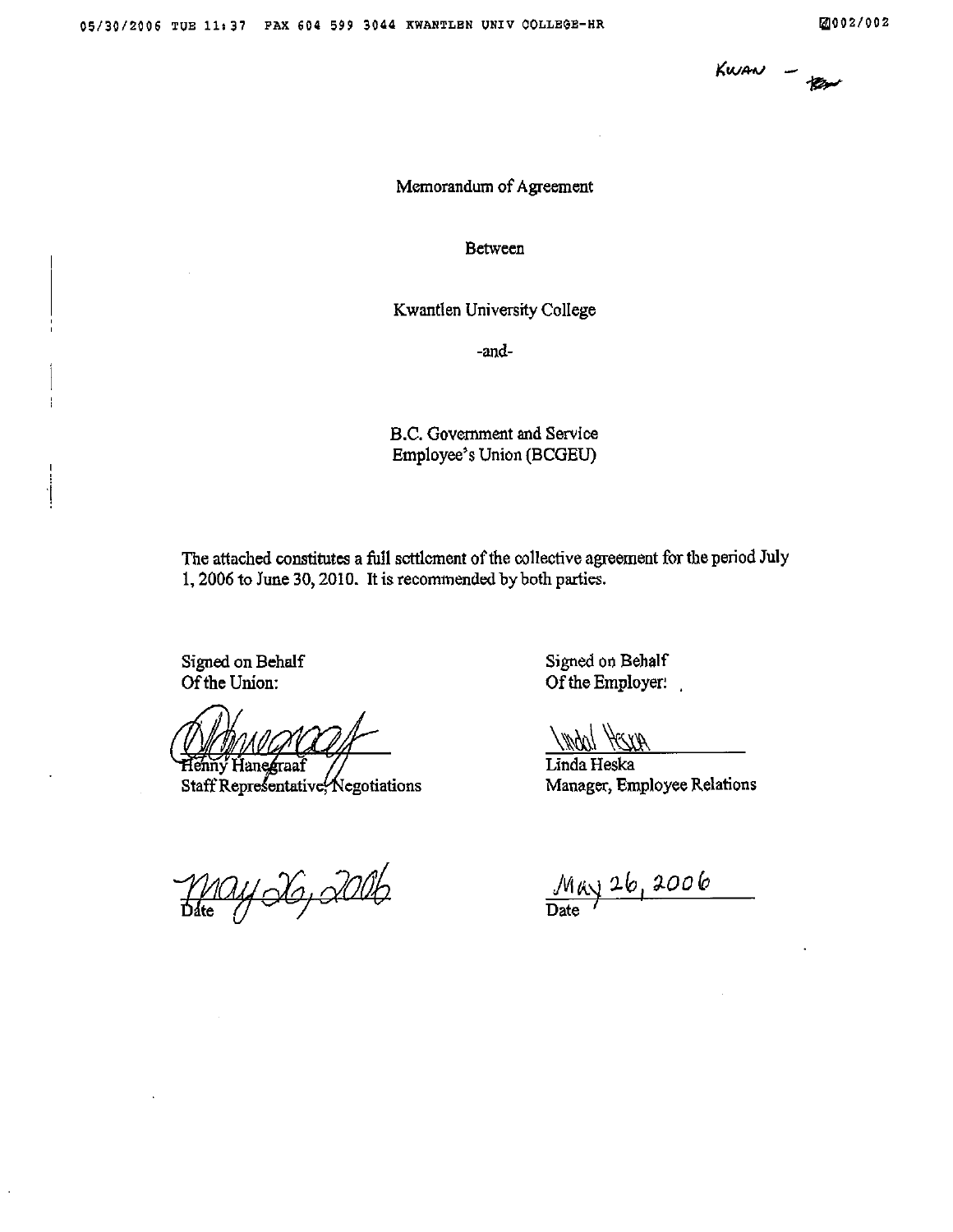## **COMPENSATION TEMPLATE FOR SUPPORT STAFF BARGAINING**

## **TERM OF AGREEMENT**

The term of the BCGEU and CUPE Agreements shall be from July 1, 2006 to June 30, 2010.

The continuation language of each Agreement's Term of Agreement provision shall remain as it is in the Agreement currently in force.

## **BASE WAGE INCREASE**

All wage scales in the BCGEU and CUPE Agreements shall be increased by the following percentages effective the dates indicated:

| July $1, 2006$ | $2.0\%$ |
|----------------|---------|
| July 1, 2007   | $2.1\%$ |
| July $1,2008$  | $2.1\%$ |
| July 1, 2009   | $2.1\%$ |

This base wage increase shall apply to all employees who are members of the bargaining unit.

# **STAFF TRAINING AND DEVELOPMENT**

On July 1, 2006, the staff training and development fund will be increased by .1% of the total bargaining unit gross salaries.

# **INCENTIVE PAYMENT**

Each member of the bargaining unit employed by the institution on the eligibility date as specified below shall receive an incentive one-time payment if the unit's Memorandum of Agreement is signed by the union and the employer by June 30, 2006.

The eligibility date for the incentive payment is either:

- May 31, 2006 if the parties have ratified their 2006-2010 Collective Agreement by that date, or
- The date of ratification of the parties' 2006-2010 Collective Agreement, and in no event later than June 30, 2006.

The incentive payment shall be \$ 4,050 for each full-time equivalent employee and shall be pro-rated for part-time employees. For the purpose of the determination of the amount of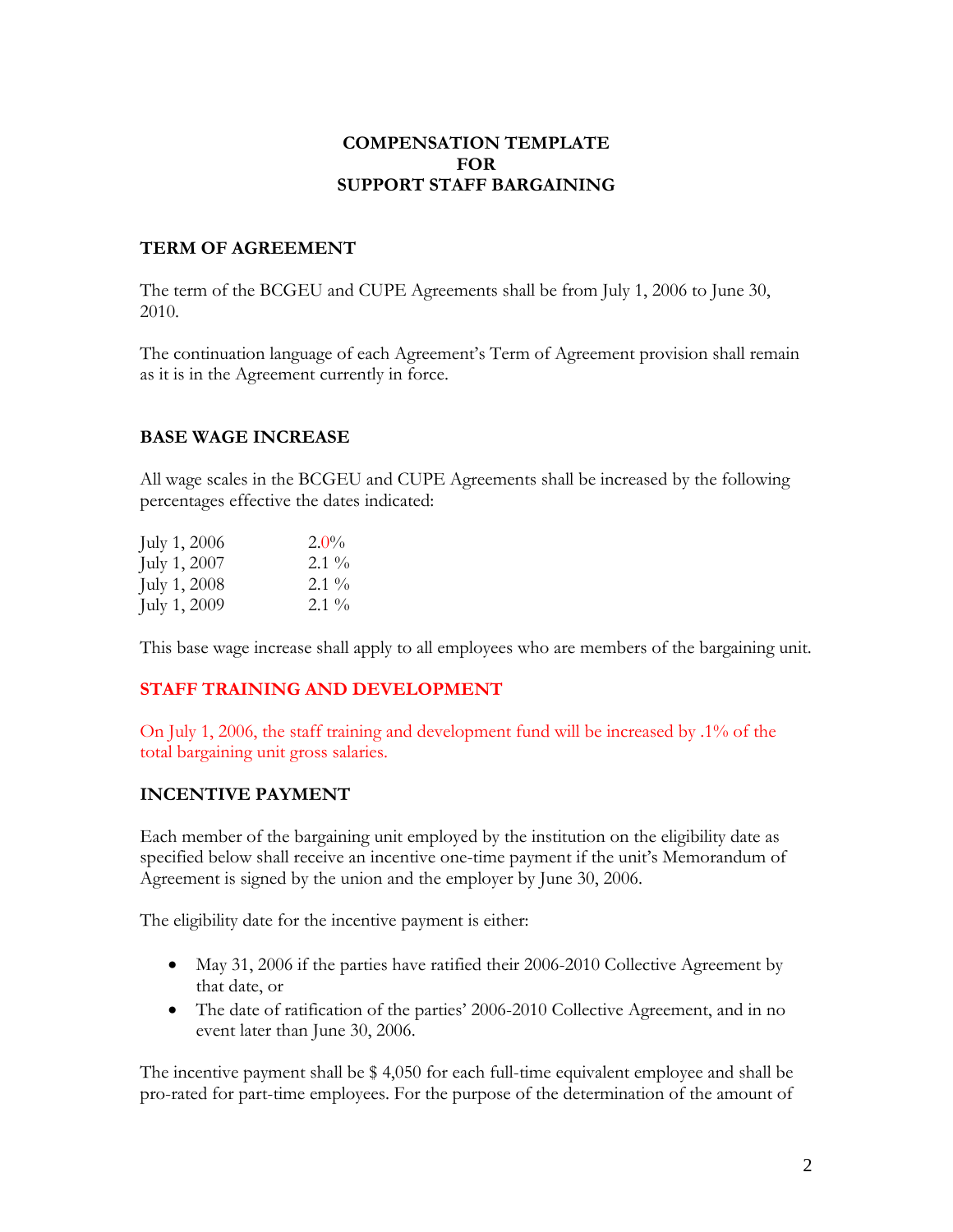the incentive payment, a full-time equivalent employee is a regular or non-regular employee who worked on a full-time basis for the twelve (12)-month period ending on the incentive eligibility date. The incentive payment for an employee who worked less than full-time over this period shall be pro-rated for the fraction of full-time work over this period that the employee worked. Time spent by employees on the following leaves shall be considered as time worked for the purpose of calculating the amount of an employee's incentive payment:

- maternity or parental
- short-term disability
- long-term disability that commenced within the twelve (12)-month period ending on the incentive eligibility date.

The incentive payment shall be paid to employees as soon after the date of ratification as is practicable for the institution to determine and pay the payment amounts to employees. The employer shall make every reasonable effort to make the incentive payment to employees no later than June 30, 2006.

# **LABOUR MARKET ADJUSTMENT**

Each Agreement shall include a Letter of Agreement that provides for the employer and union to agree on a Support Staff Labour Market Adjustment Plan subject to the conditions set out in the Letter of Agreement. The Plan will be funded by an amount equal to 0.1% of the annual support staff compensation of the bargaining unit for each year as follows:

| July $1,2006$  | $0.1\%$ |
|----------------|---------|
| July $1, 2007$ | $0.1\%$ |
| July 1, 2008   | $0.1\%$ |
| July 1, 2009   | $0.1\%$ |

The Letter of Agreement on labour market adjustment shall be as set out in Appendix A.

### **FISCAL DIVIDEND**

Each Agreement shall include a Letter of Agreement for a Fiscal Dividend Bonus as set out in Appendix B.

## **JOINT EARLY INTERVENTION SYSTEM FOR EMPLOYEES ON SICK LEAVE OR DISABILITY**

Each Agreement shall include a Letter of Agreement for a joint early intervention system for employees on sick leave or disability as set out in Appendix C.

### **STATUS OF TEMPLATE IN LOCAL BARGAINING**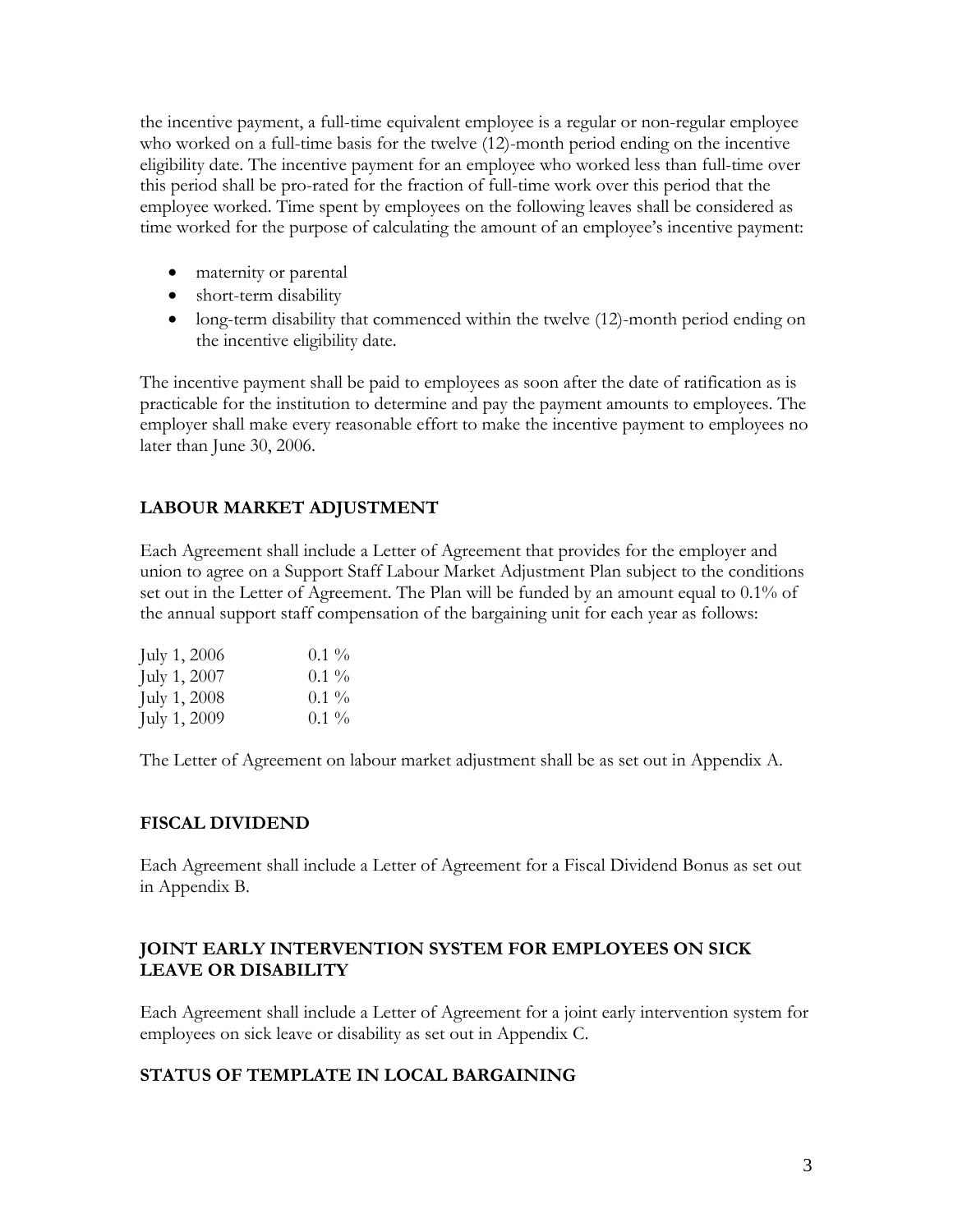This template records the parties' agreement on all compensation matters in the collective bargaining settlements for each set of local parties except to the extent that local parties have compensation matters outstanding for the period prior to July 1, 2006.

The elements and language of this template will be included in the memorandum of agreement for each set of local parties.

Local parties may agree as part of their settlement that a portion of any one or more of the four annual base wage increases, up to a maximum of 0.25% of the bargaining unit's total base wage compensation in any one year, may be applied to local compensation matters. In that event the percentage base wage increase for the year(s) in question shall be reduced by the percentage of compensation applied to local compensation matters. If by May 31, 2006 the local parties have not reached agreement on the matter of applying a portion of annual wage increase(s) to local compensation matters, then the wage increase provided for under "Base Wage Increase" above shall apply.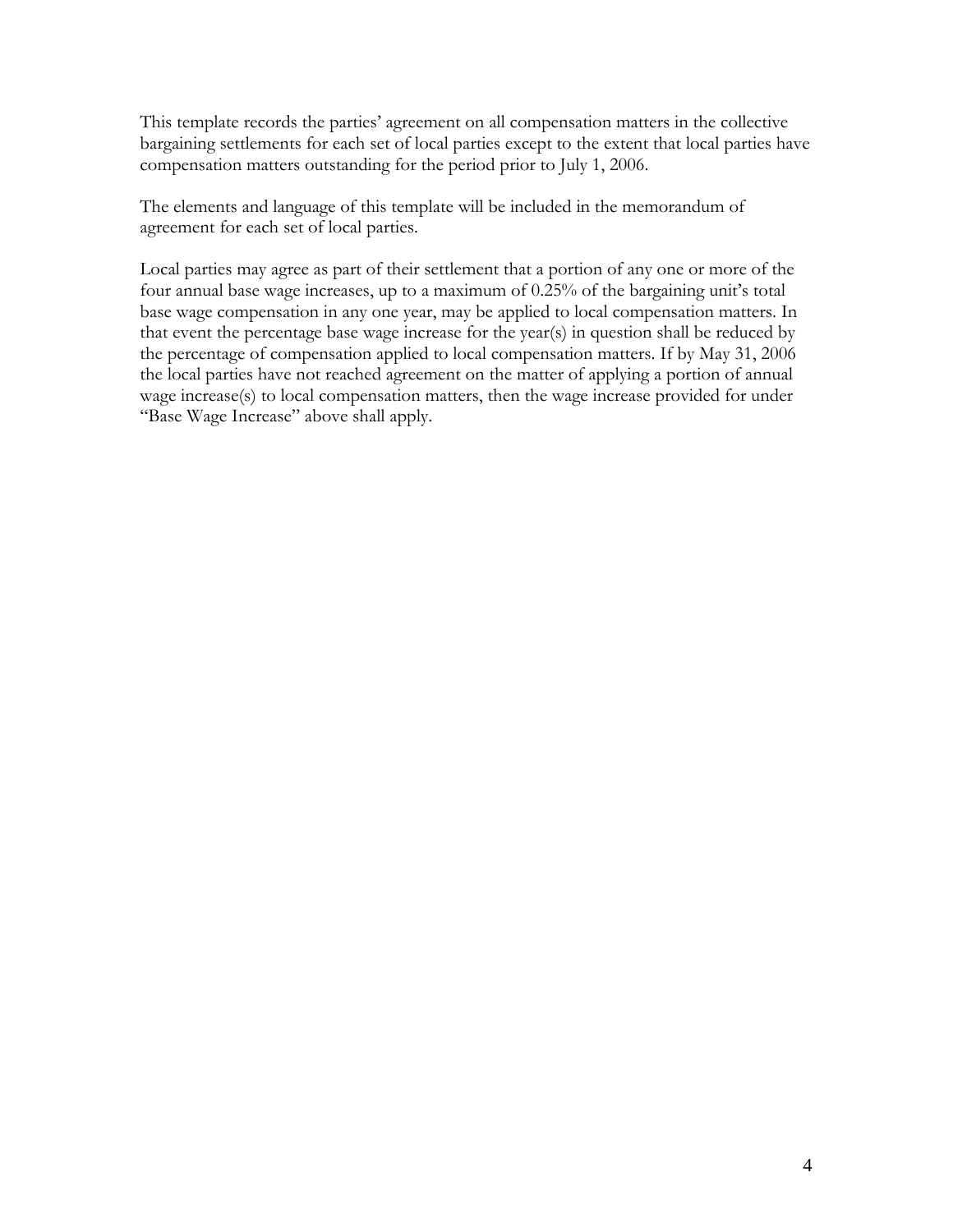## **APPENDIX A**

#### **LETTER OF AGREEMENT**

#### **Labour Market Adjustment**

Insofar as it is recognized by both parties to this Agreement that there is need to ensure that the Employer is able to recruit and retain fully qualified support staff in a competitive labour market, and that there is a demonstrated need to adjust the compensation of some job classifications for that purpose, it is herein agreed that:

- 1. The Employer will create a Labour Market Adjustment Fund in the amount equal to one tenth of one percent (0.1%) of the annual support staff base wages of the bargaining unit for each year of the Agreement in which there is a wage increase.
- 2. During the term of this Collective Agreement, the Employer and the Union may negotiate and reach agreement on a Labour Market Adjustment Plan that shall take the form of a Letter of Understanding that is subject to ratification by their respective accredited bargaining agents.
- 3. The Labour Market Adjustment Plan shall provide for, but shall not be limited to, the following:
	- a. In consultation with the Union, the compensation for specific support staff job classifications shall be adjusted by payment of a labour market adjustment provided that there is a demonstrated recruitment or retention issue that can be objectively determined with reference to specific criteria that are specified in the Labour Market Adjustment Plan including:
		- i. Demonstrating that the issue is wage-related;
		- ii. Demonstrating evidence of recruitment difficulties, and/or high turnover/vacancy rates;
		- iii. Showing that other options to mitigate recruitment and retention pressures have been considered;
		- iv. Providing relevant market data that specifically includes employers likely to recruit from the public sector employer and employers that the public sector employer has recruited from;
		- v. Identifying which occupations and the number of employees that will be affected by the adjustment;
		- vi. Identifying options for the size of the market adjustments, and identify the risks associated with each of the options; i.e. collective bargaining;
		- vii. Identifying the preferred option and strategies to manage any risks associated with that option;
		- viii. Identifying possible impacts on other public sector employers; and,
		- ix. Demonstrating that any disruption to internal equity and pay equity has been mitigated.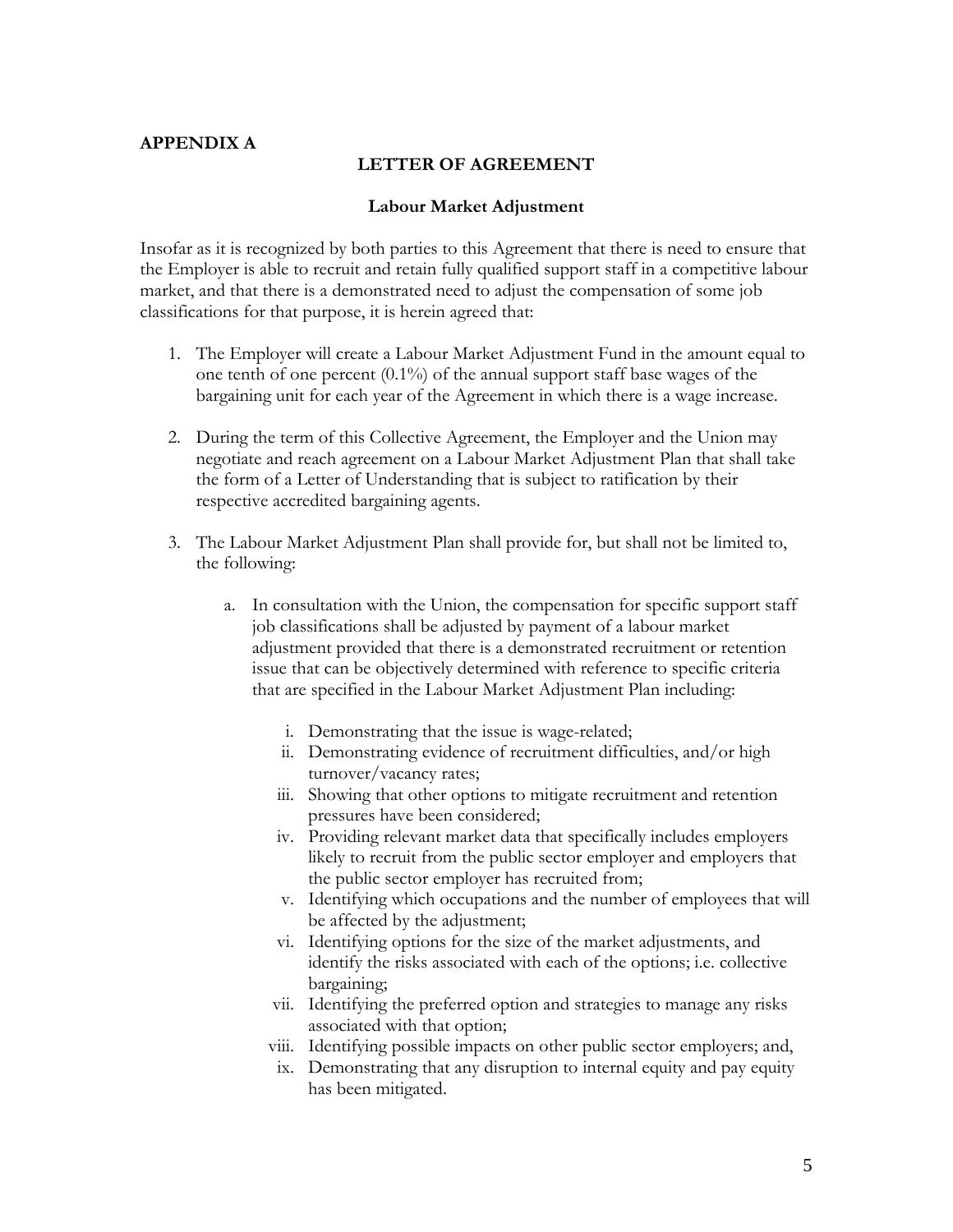- b. The form and level of compensation adjustment for those job classifications shall be specified in the Labour Market Adjustment Plan.
- 4. The Labour Market Adjustment Plan shall remain in effect for the term of this Collective Agreement, and its continuation will be subject to the parties' bargaining of future collective agreements.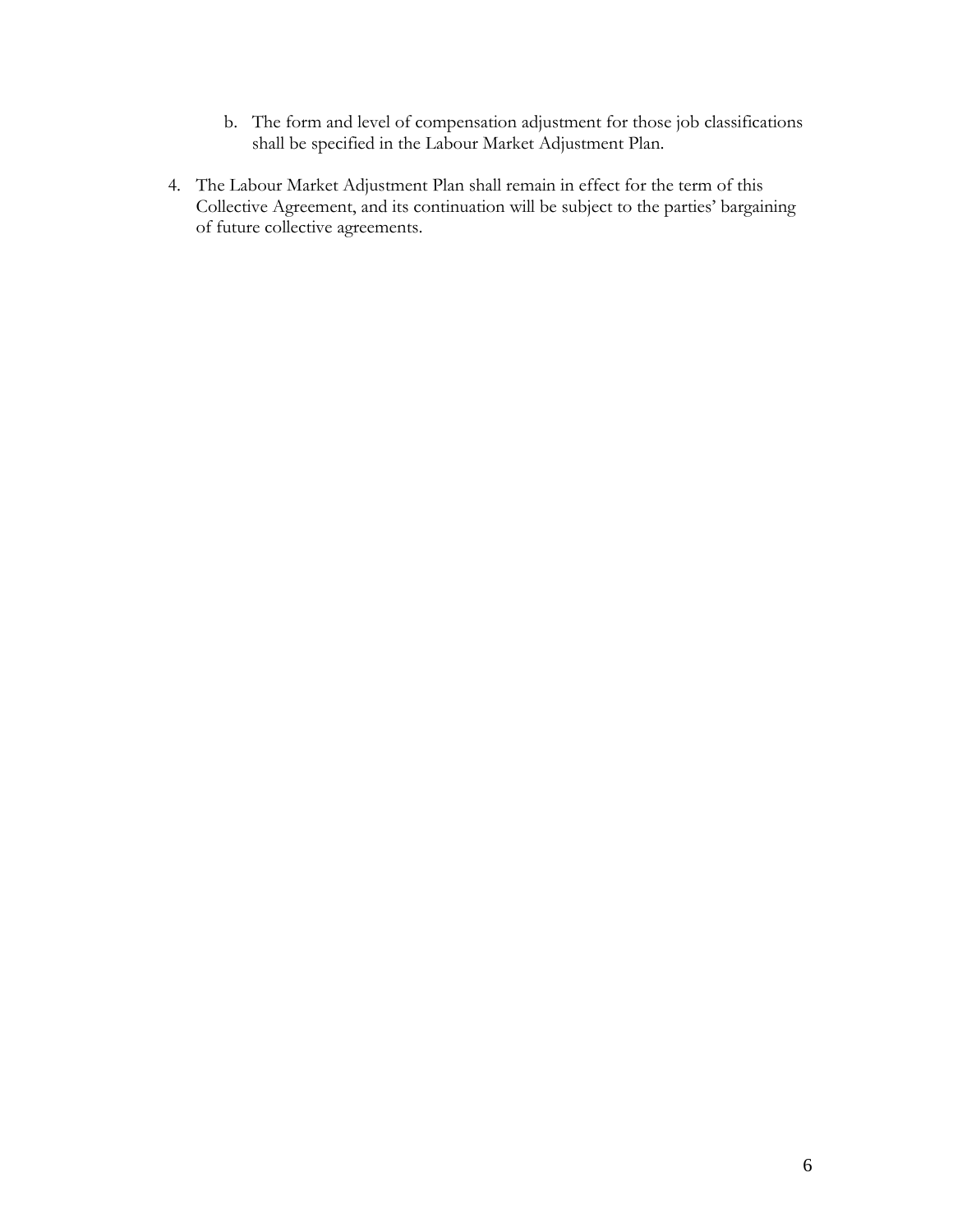## **APPENDIX B**

# **LETTER OF AGREEMENT Fiscal Dividend**

### THE PARTIES AGREE AS FOLLOWS:

Having agreed the term of the Collective Agreement to be from July 1, 2006 to June 30, 2010, a Fiscal Dividend Bonus may be paid from a one-time fund (the "Fund") generated out of monies, in excess of \$150 million, surplus to the BC government, as defined in the Province's audited financial statements, for the fiscal year 2009-10.

- 1. If fiscal dividend funds are determined to be available, a Fiscal Dividend will be paid as soon as is reasonably practicable.
- 2. The quantum of the Fund accessible for the parties to this agreement will be based on the Province's audited financial statements as at March 31, 2010. The Fund will be determined as follows:
	- i. The calculations will be based on the surplus, as calculated before deduction of any expense associated with the Fiscal Dividend Bonus, achieved in fiscal 2009- 10, as published in the audited financial statements for that fiscal year, provided that the surplus is in excess of \$150 million.
	- ii. Only final surplus monies in excess of \$150 million will be part of the Fund, and the total quantum of the Fund for the entire public sector (including all categories of employees) will not exceed \$300 million.
	- iii. The quantum of the Fund will be constrained by the proportion of the public sector that is eligible to participate in the Fiscal Dividend Bonus i.e., 100% of the Fund will be available if 100% of all categories of employees in the public sector under the purview of the Public Sector Employers' Council participate, but if a lesser number participate, a proportionately lesser amount of the Fund will be available.
	- iv. Additionally, the Fund will be proportioned among all groups of public sector employees by ratio of group population to total population participating.
- 1.3 The Fiscal Dividend Bonus will be paid to each member of the bargaining unit who is employed by the institution on March 31, 2010.
- 1.4 The Fiscal Dividend Bonus shall be a one-time payment paid to each full-time equivalent employee and paid to each part-time employee on a pro-rated basis. For the purpose of the determination of the amount of the Fiscal Dividend Bonus, a fulltime equivalent employee is a regular or non-regular employee who worked on a fulltime basis for the period of April 1, 2009 to March 31, 2010. The Fiscal Dividend Bonus for an employee who worked less than full-time over this period shall be pro-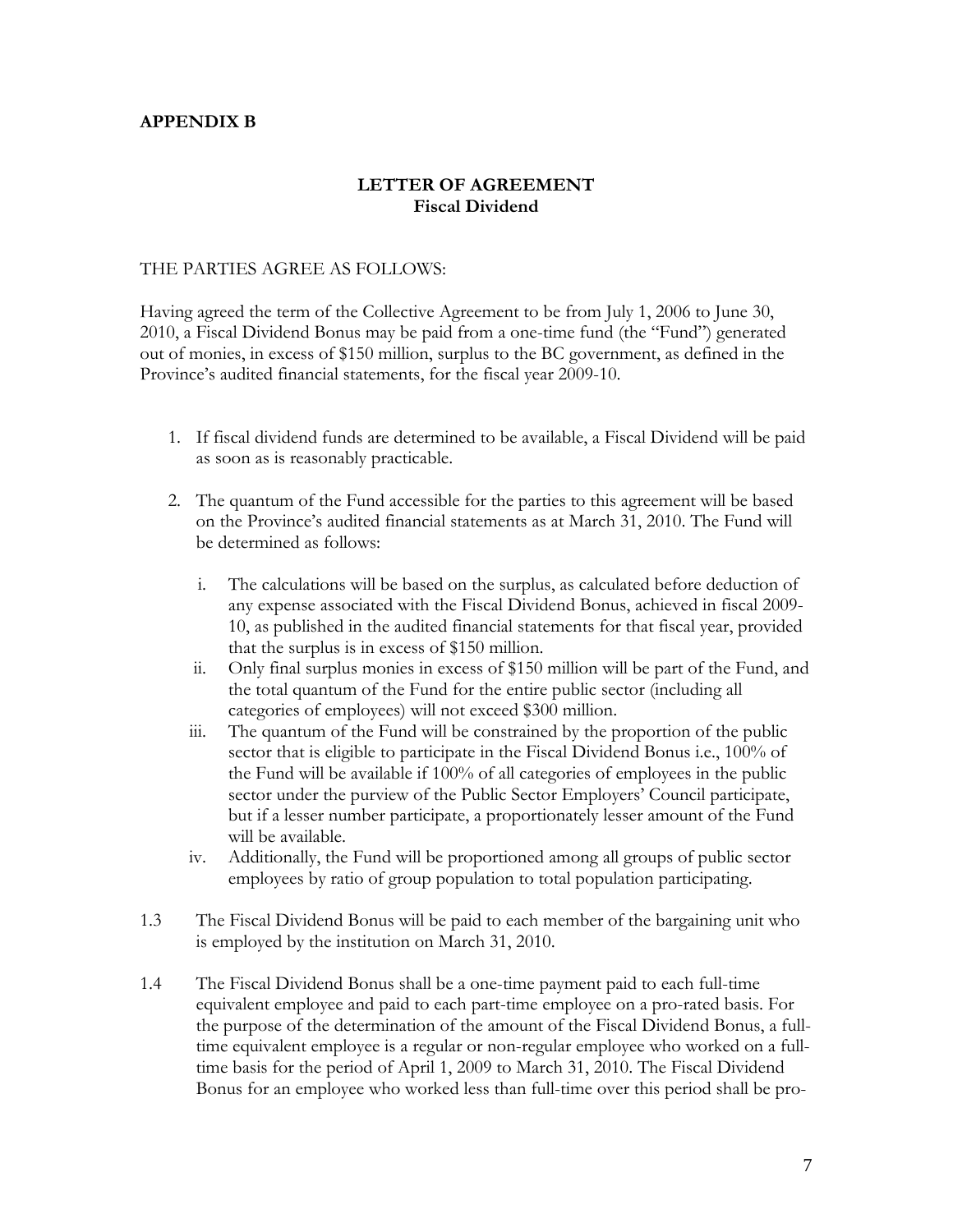rated for the fraction of full-time work over this period that the employee worked. Time spent by employees on the following leaves shall be considered as time worked for the purpose of calculating the amount of an employee's Fiscal Dividend Bonus:

- o maternity or parental
- o short-term disability
- o long-term disability that commenced between April 1, 2009 to March 31, 2010
- 1.5 The Fiscal Dividend Bonus shall be paid to employees as soon after March 31, 2010 as is practicable for the institution to determine and pay the Bonus amount to employees.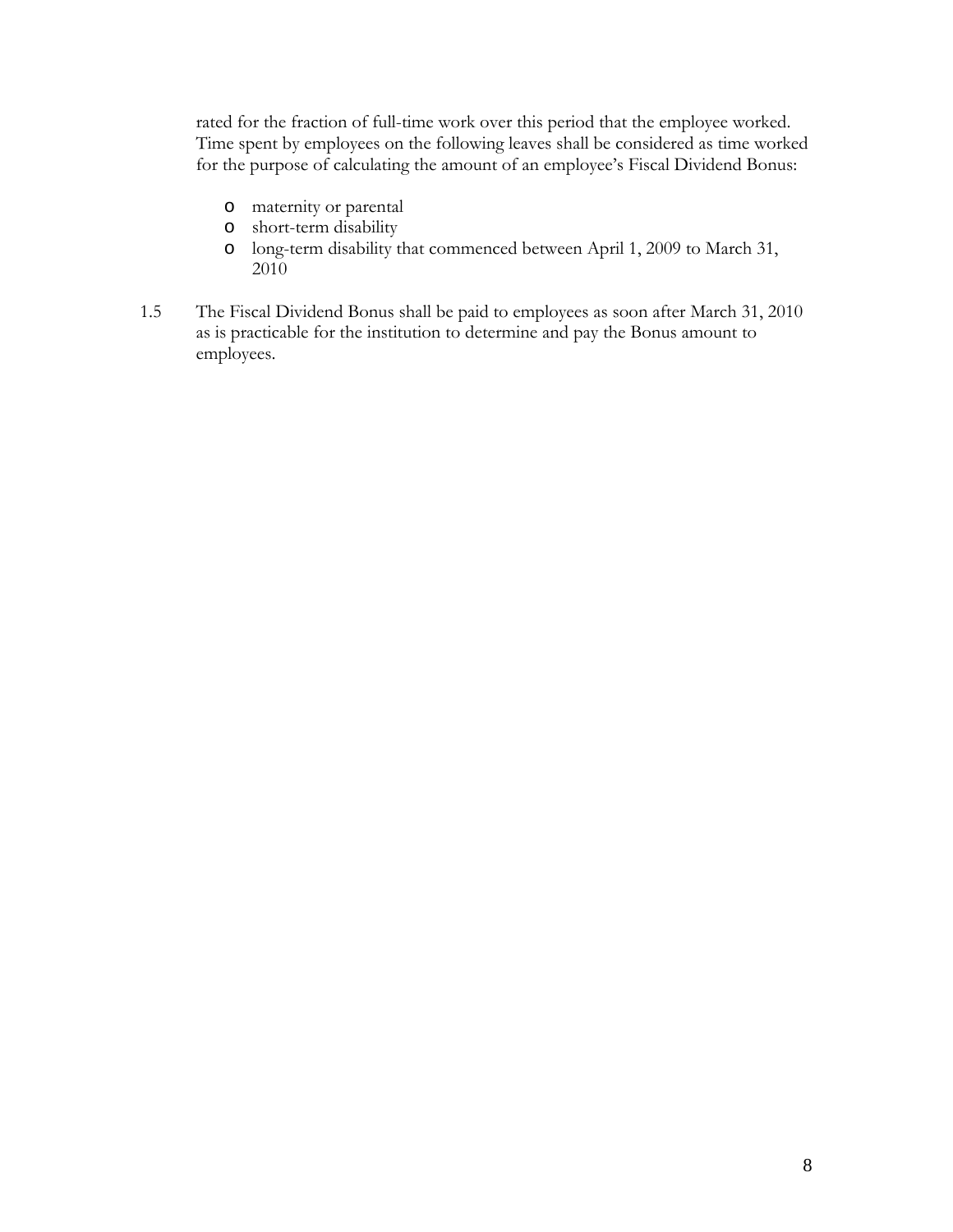### **APPENDIX C**

## **LETTER OF AGREEMENT Joint Early Intervention System for Employees on Sick Leave or Disability**

The eleven BC Government and Service Employees' Union (BCGEU) and Canadian Union of Public Employees (CUPE) bargaining units and the Post-Secondary Employers' Association (PSEA) employers participating in the 2006 Support Staff Template Table will establish a Joint Committee to develop and make recommendations on a joint early intervention system for employees who are on sick leave or short-term or long-term disability leave.

The Joint Committee shall consist of four members appointed by the eleven BCGEU and CUPE Template Table bargaining units and four members appointed by PSEA on behalf of the eleven Template Table employers. The Joint Committee, as required, will seek advice from persons with the appropriate expertise and will consider other union/employer joint early intervention systems.

By no later than February 15, 2007, the Joint Committee will issue a final report, including recommendations, to the local parties that participated in the Template Table.

By no later than May 31, 2007, each local party will make its decision on whether it will adopt the Joint Committee's recommendations and will advise the other local party accordingly. For any particular local employer and union, the recommendations shall be implemented only if they are adopted by both the local employer and union.

Employer savings resulting from the parties' implementation of the joint early intervention system will be used to fund goalsharing compensation payments to employees as recommended by the Joint Committee. The goalsharing plan and payments to employees under the plan are subject to the PSEC criteria and approval process.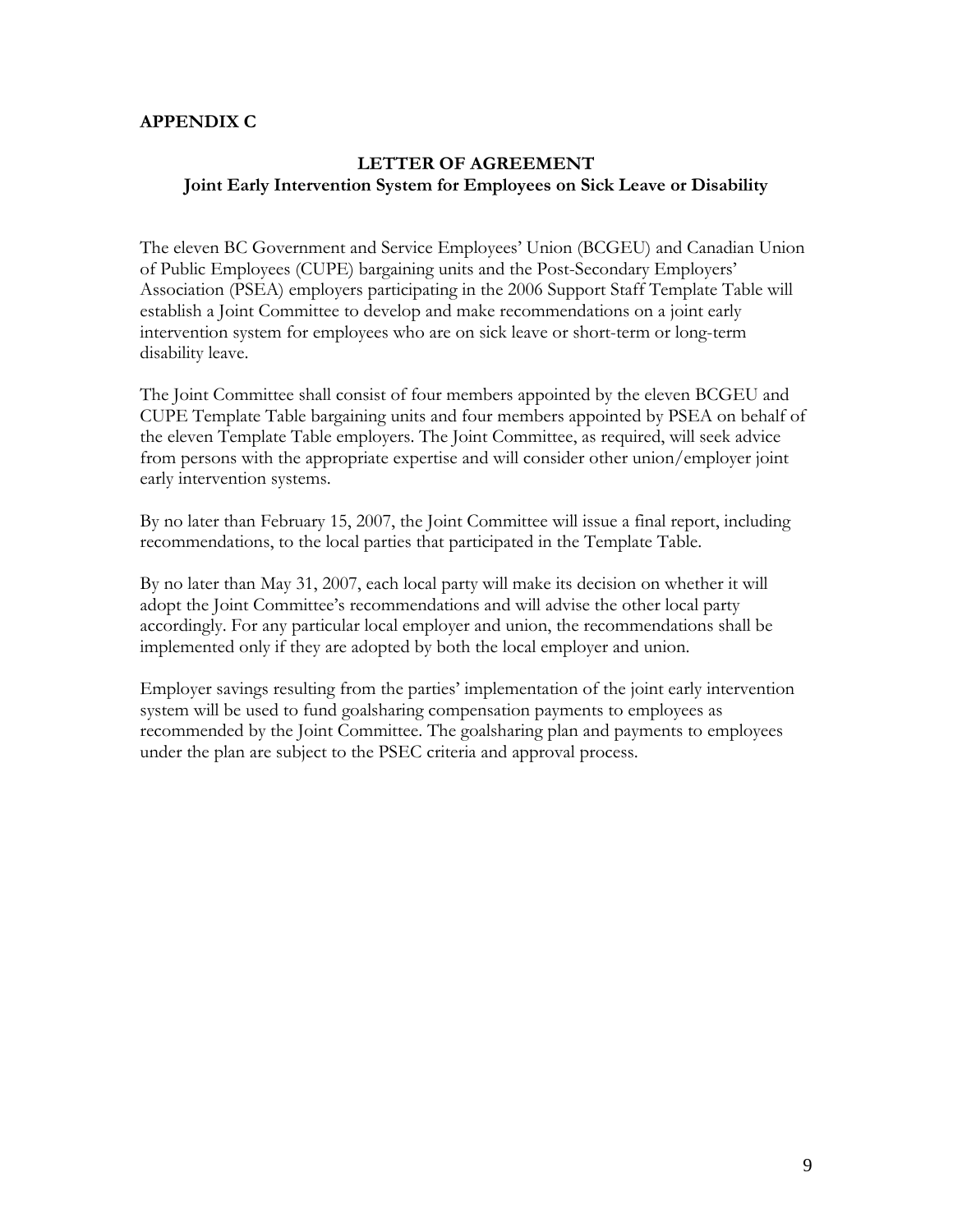The undersigned parties agree to recommend this support staff template agreement to their respective principals for inclusion in their local bargaining settlements for their 2006-2010 collective agreements.

Signed by the Parties at Burnaby, British Columbia on May 9, 2006

**For the Employers: For the Unions:** 

 $\_$ John Waters, Chair

\_\_\_\_\_\_\_\_\_\_\_\_\_\_\_\_\_\_\_\_\_\_\_\_\_\_\_\_\_\_\_\_\_\_\_\_\_\_ Henny Hanegraaf, Staff Representative, BCGEU

 $\_$ David Shepherdson, CEO, PSEA

 $\_$ Ian McLean, Staff Representative, CUPE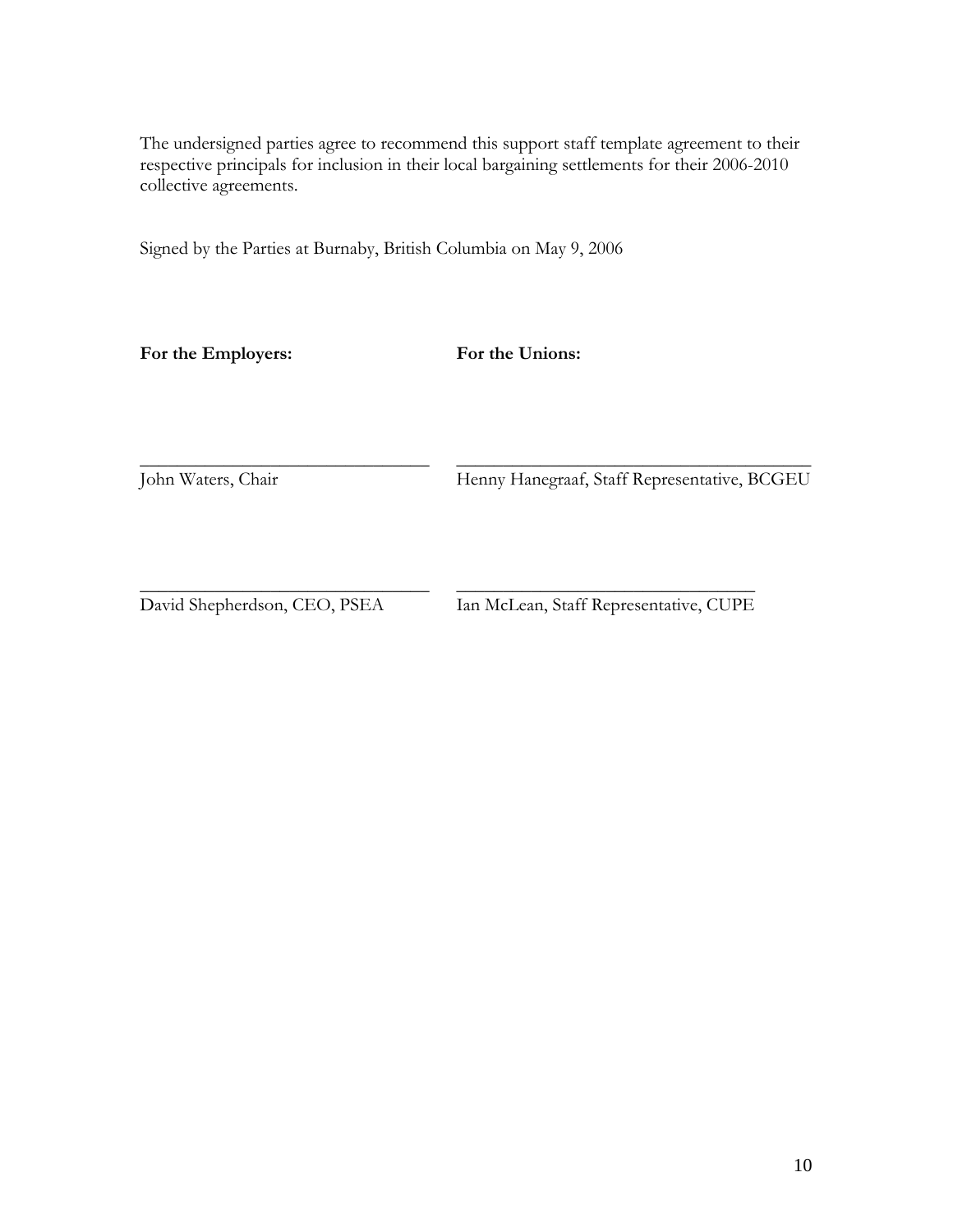#### BCGEU and Kwantlen University College (\*\*/\*\*\*\*) DRAFT PROPOSAL

#### **ARTICLE 14 – SENIORITY**

#### 14.3 Loss of Seniority

ľ,

ł

Regular employees shall not, except as otherwise provided for in this Agreement, accrue seniority when a leave of absence without pay is for periods over sixty (60) days' duration, or when in receipt of LTD benefits. Regular employees shall continue to accrue seniority if they are absent from work with pay margetin of STIR Senatics. Employees shall lose their seniority only in the event that:

- $\left( 1\right)$ they are discharged for just cause; or
- $(b)$ subject to 14.4, they voluntarily terminate their employment or abandon their position; or
- $(c)$ they are on layoff for more than one (1) year; or as per Article 15.4(b); or
- $(d)$ they are terminated during their initial probationary period; or
- they fail to report for work as specified in Article 15.5.  $(e)$

KWANTLEN COLLEGE-DRAFT PROPOSAL #1 060203  $E&OE - cope 378$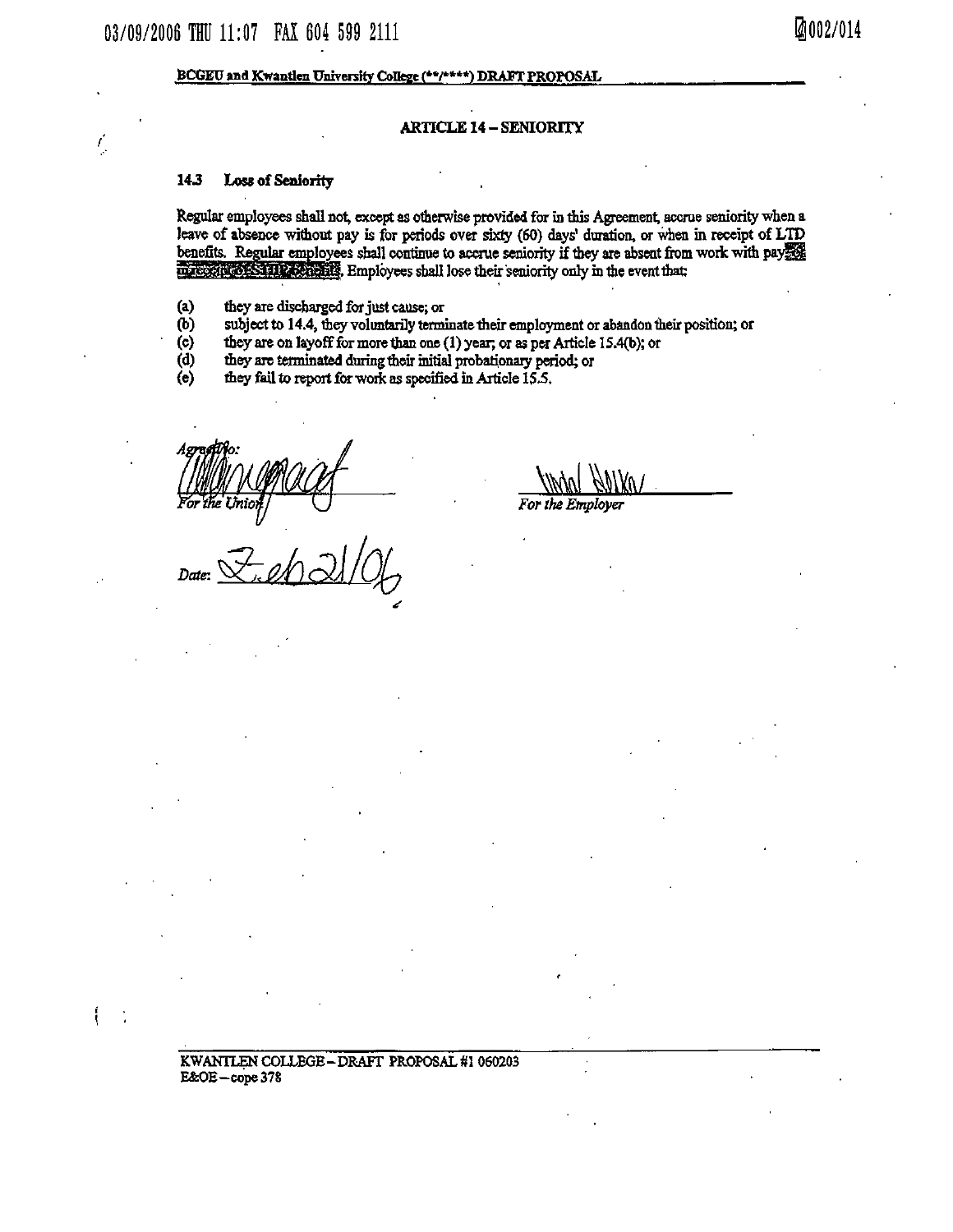#### ARTICLE 16 HOURS OF WORK

#### Article 16.9 Hours of Work - Work Schedules

(a) The Employer's designate and the employee's representatives at the local level will consult regarding work schedules based upon the shift patterns and hours of work clauses.

- (b) If the Employer Wishes to Change an Existing Work Schedule:
	- The Employer will provide the affected employee(s) and the Union.  $(i)$ with the earliest possible advance notice in writing.
	- If the change is requested only at the local-level one (1) campus. (ii) the notice shall be given to the appropriate Union steward; if a change is requested which involves more than one (1) worksite campus, notice shall be given to the **President Bargaining Unit** Chairperson of the Union.
	- Should the Union object to the proposed change it would have  $(iii)$ seven (7) calendar days from receipt of letter to inform the Employer in writing of its objection.
	- The Employer and the Union would have thirty (30) calendar days (iv) to attempt to resolve the dispute through the Labour/Management Committee, during which time no change may be implemented. Failing resolution at the Labour/Management Committee within the thirty (30) calendar days, the Employer may implement the new schedule.

Time frames above could be extended by mutual agreement  $(v)$ 

(c) If an Employee or the Union Wish to Change an Existing Work Schedule:

unchanged

The decision reached by the Parties in (b) (iv) and (c) (iv) shall be final (d) and binding.

The provisions of Article 16.9(b) and (c) shall not apply to temporary (e) changes made to shift starting/finishing times, provided that the shift itself is not changed (e.g., from day shift to night shift), the hours continue to fall within the parameters set out in Article 17.1, and the change is for a period of not more than four months in duration. Where possible, the Employer will provide the affected employee(s) with a minimum of ten (10) days' advance notice in writing of such changes to their starting/finishing times.

**Employer Counter Proposal** February 21, 2006 12:36 PM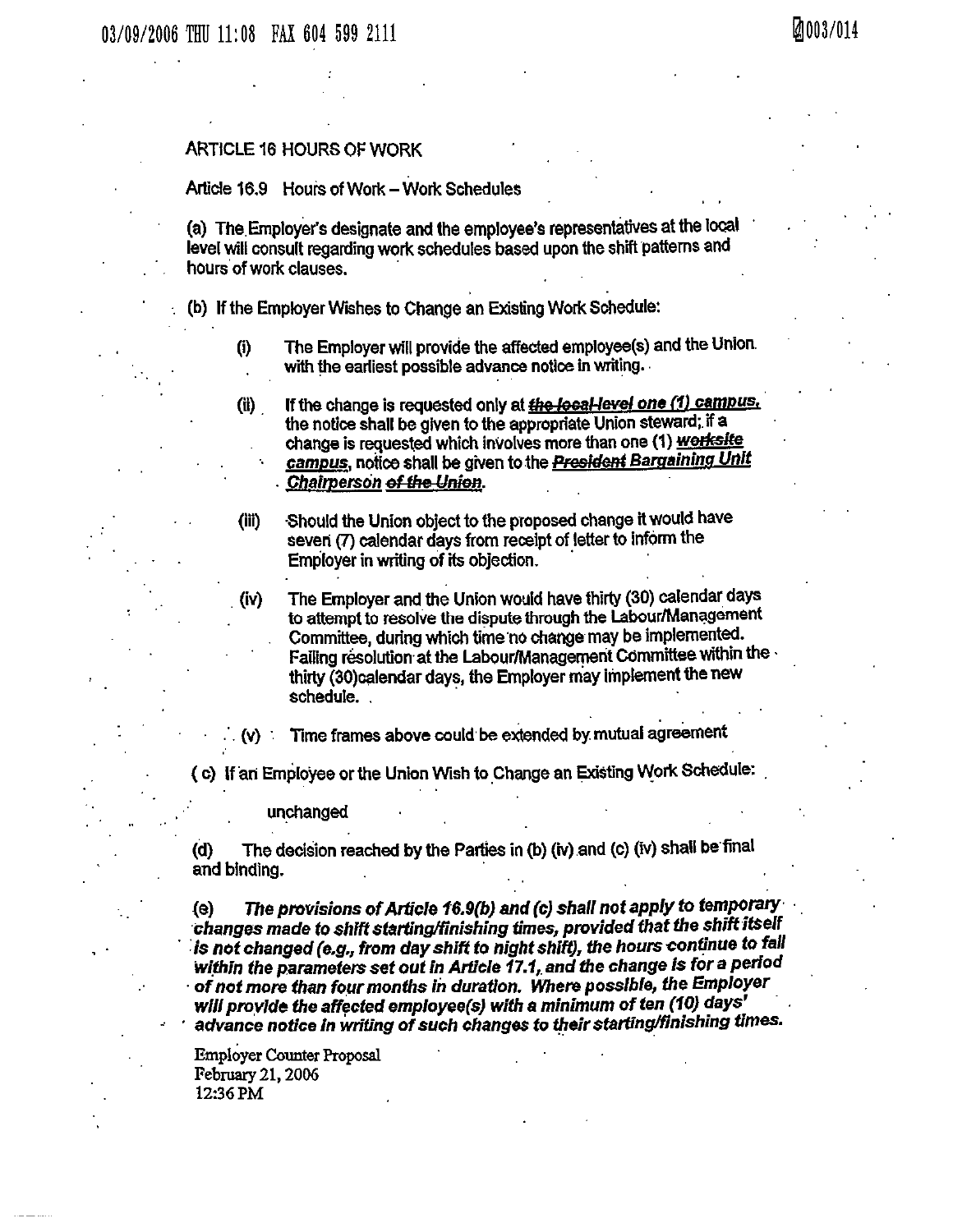Agreed/to:

ie Union ۵ı

Date:

Employer Counter Proposal<br>February 21, 2006<br>12:36 PM

i itriti For the Employer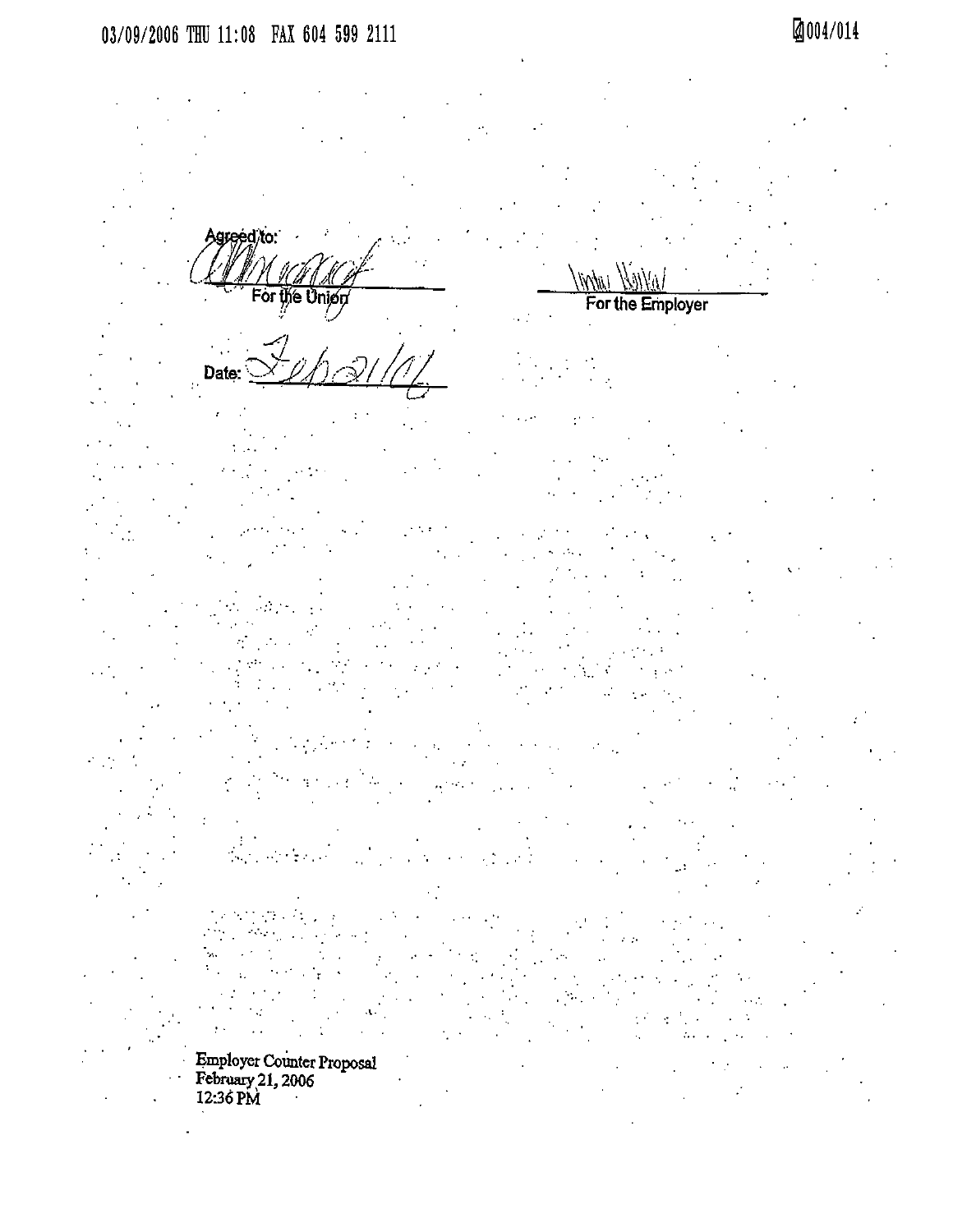#### BCGEU and Kwantlen University College (\*\*/\*\*\*\*) DRAFT PROPOSAL

#### **ARTICLE 18 - OVERTIME**

#### 18.5 Overtime Compensation

 $(a)$  to  $(c)$ Maintain current language.

Employees shall have the option of receiving cash for overtime compensation or equivalent  $(d)$ compensating time off in lieu of being paid, to a limit of  $f$  (50) severify (9) hours.

For the Emplover

 $(e)$  to  $(g)$ Maintain current language.

Acreed

Da

the Union of  $\frac{1}{2}$ 

Ø005/014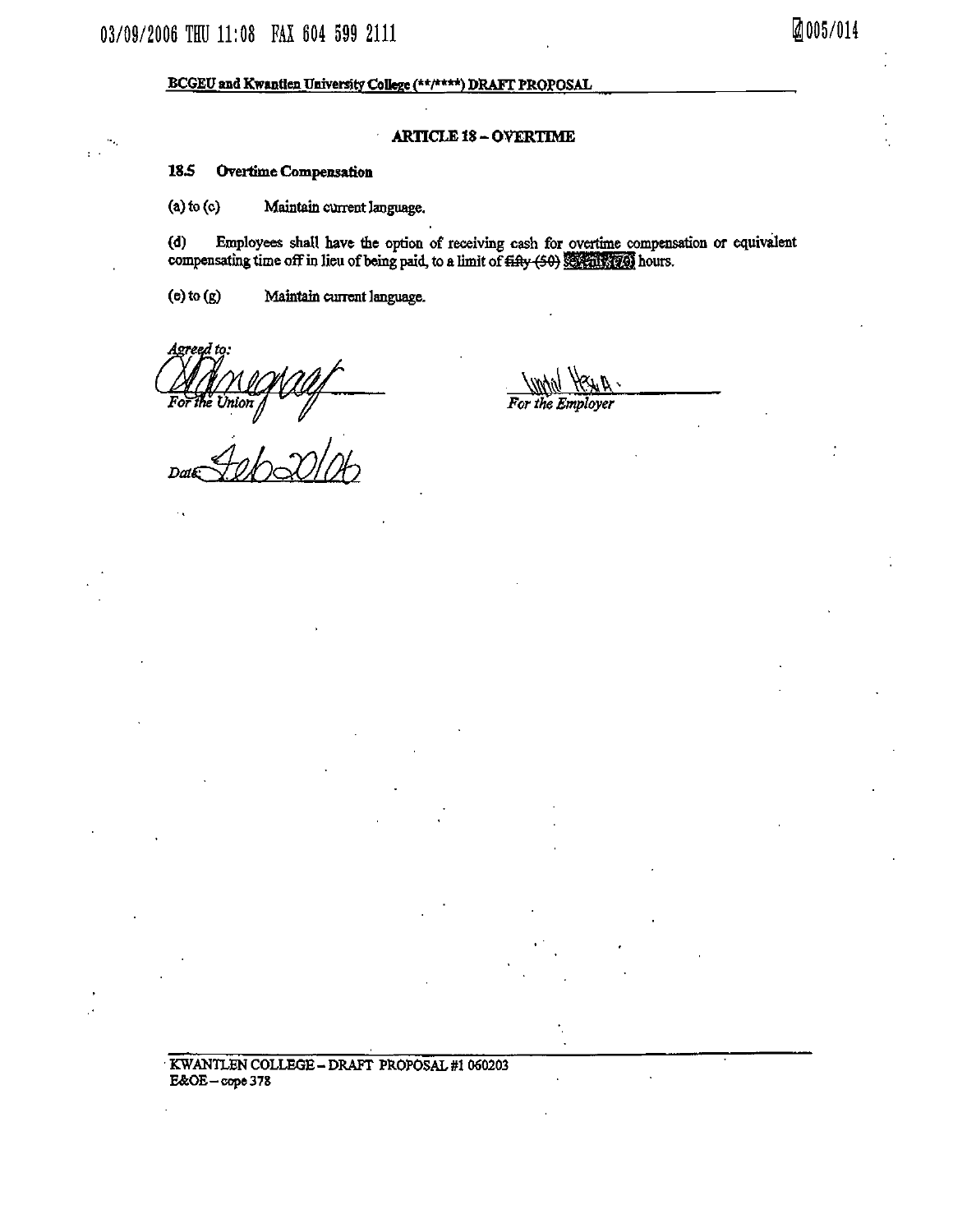Union Counter Proposal February 17, 2006

#### Article 18 **OVERTIME**

Article 18.6 Overtime Meal Allowance

Employees who are required to work a minimum of two and one-half (2 % hours) overtime before or after their scheduled hours of work shall be provided with either a meal or be reimbursed a meal allowance in the amount of nine dollars (\$9.00). A meal break of one-half (1/2) hour with pay shall be given at the overtime rate. A further meal or meal allowance of nine dollars (\$9.00) and a meal break of one half (1/2) hour with pay shall be provided during each subsequent four (4) hour overtime period.

Where a meal is provided, employees will be advised of the details of the meal in advance. If the employee is unable to eat the meal provided, he or she <u>will advise the employer. The employee is then will be</u> entitled to receive the meal allowance.

Agreed to:

For the Employer

Date: February 20, 2006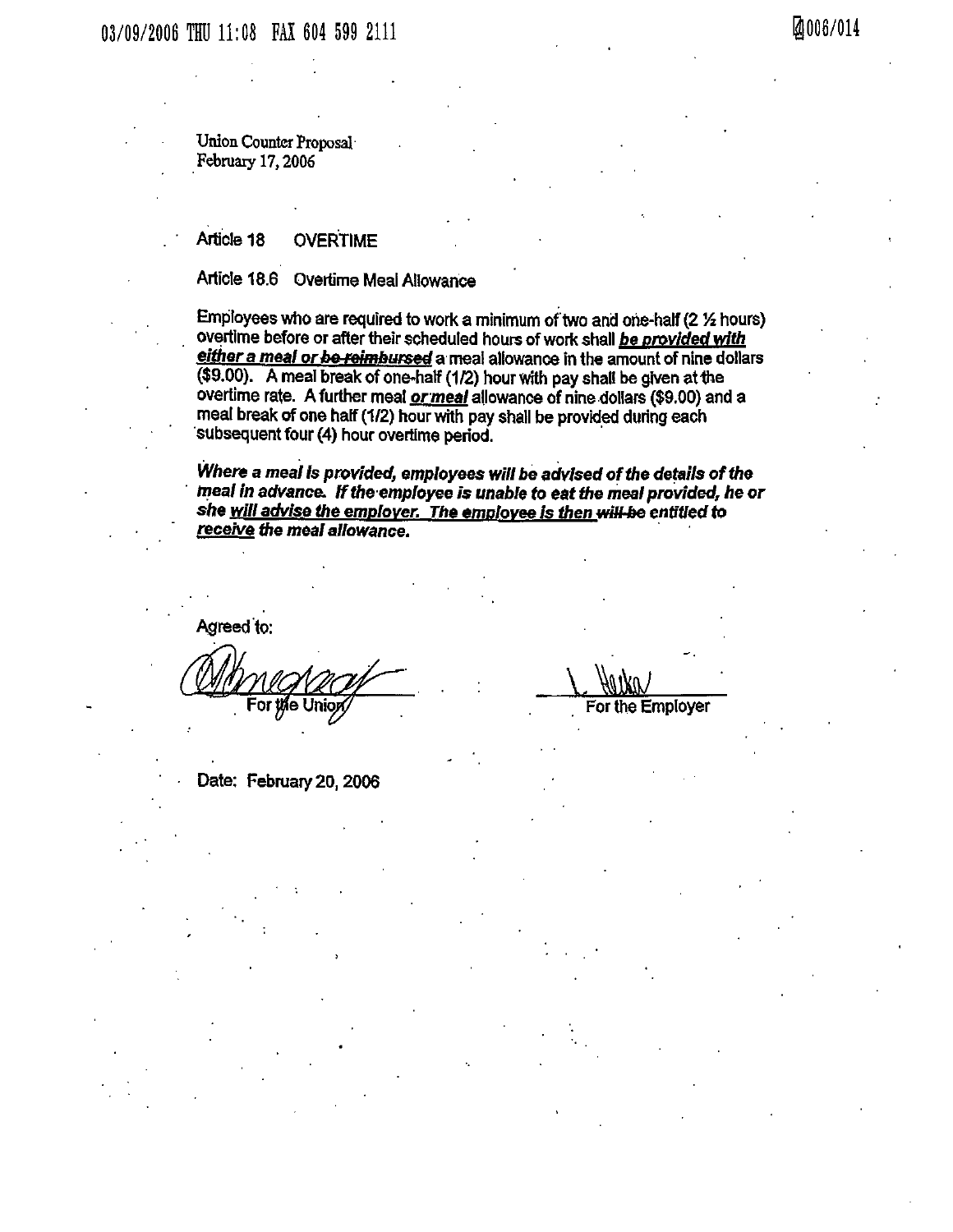Article 19.1 Paid Holidays

Employees must work the last regularly scheduled day of work prior to the paid holiday and the first scheduled day of work after the paid holiday in order to qualify for the paid holiday. It is agreed that employees who, on the last regularly scheduled day of work prior to the paid holiday, and on the first regularly scheduled day of work after the paid holiday, are on approved leave with pay as provided for in Articles 20, 21.5(a), 21.6, 22, 24.1, 24.5 and 24.7, shall have been deemed to have worked the last regularly scheduled day of work before the paid holiday and the first regularly scheduled day of work after the paid holiday.

**Employees may request to take up to two (2) days leave of absence without** pay between the Christmas and New Years paid holidays. The employee will maintain eligibility for paid holidays provided they work the scheduled work day immediately preceding the paid Christmas holidays and the first scheduled work day following the New Years paid holidays, or unless on an approved leave of absence with pay as above.

Remainder of article unchanged.

Agreed to:

Date: February 21, 2006

**Employer Counter Proposal** February 21, 2006 2:31 PM

For the Employer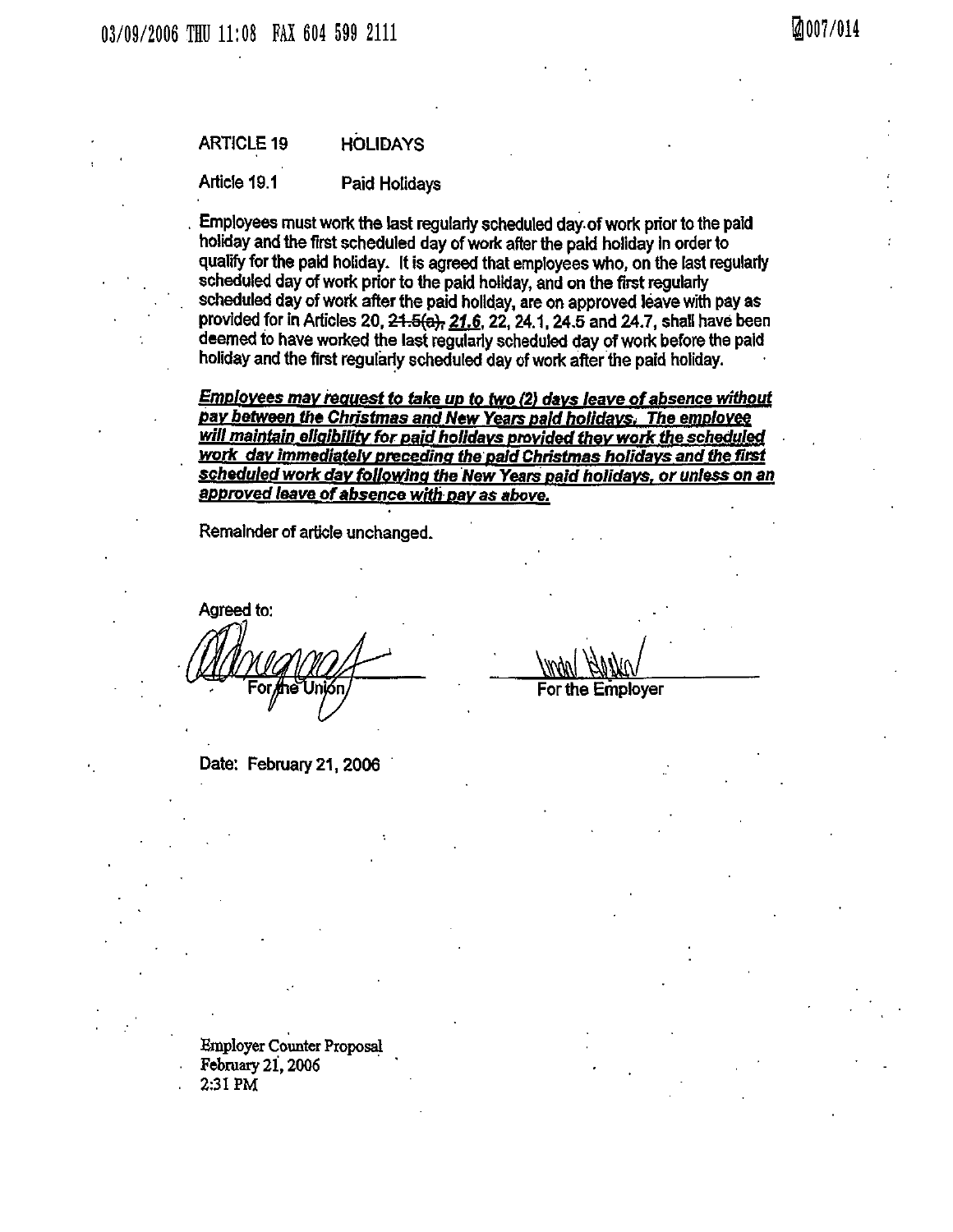Support staff bargaining - Spring 2006

Article 21 **HEALTH AND WELFARE** 

Article 21.6 Sick Leave Policy

(a) The Employer pays an employee his/her full salary for absence due to illness not exceeding thirty (30) calendar days. The thirty (30) calendar-day period is accumulative to the extent that if an employee is absent, returns before thirty (30) calendar days, and then, within fourteen (14) calendar days is absent again for same or a related illness, this counts as one (1) thirty (30) calendar-day elimination period.

(b) Employee absent more than thirty (30) calendar days due to accident or illness, receive benefits from the **STIIP Plan Short Term Indemnity Plan** beginning on the 31<sup>st</sup> day of illness and continuing to a maximum of twenty-six (26) weeks. Thereafter, benefits are paid under the Long Term Disability Plan. This income replaces the employee's regular salary. Premiums are paid by the Employer and benefits are taxable. Participation in the Plan is compulsory.

(c) Coverage is by means of a policy issued by the insurance company and benefits will be paid in accordance with the schedule of benefits listed in the carrier's Plan and are subject to the limitations specified in the Plan including eligibility requirements.

(d) Where an employee is absent from work due to an injury which involves third Party liability (i.e., ICBC), the employee must repay the Employer an amount equivalent to the sick pay received from the Employer and/ or the short term or long term-disability benefits received from the insurance carrier upon receipt of the accident settlement provided that the settlement of claim includes wage loss benefits.

Agreed to:

For the Union

Date: February 17, 2006

For the Employer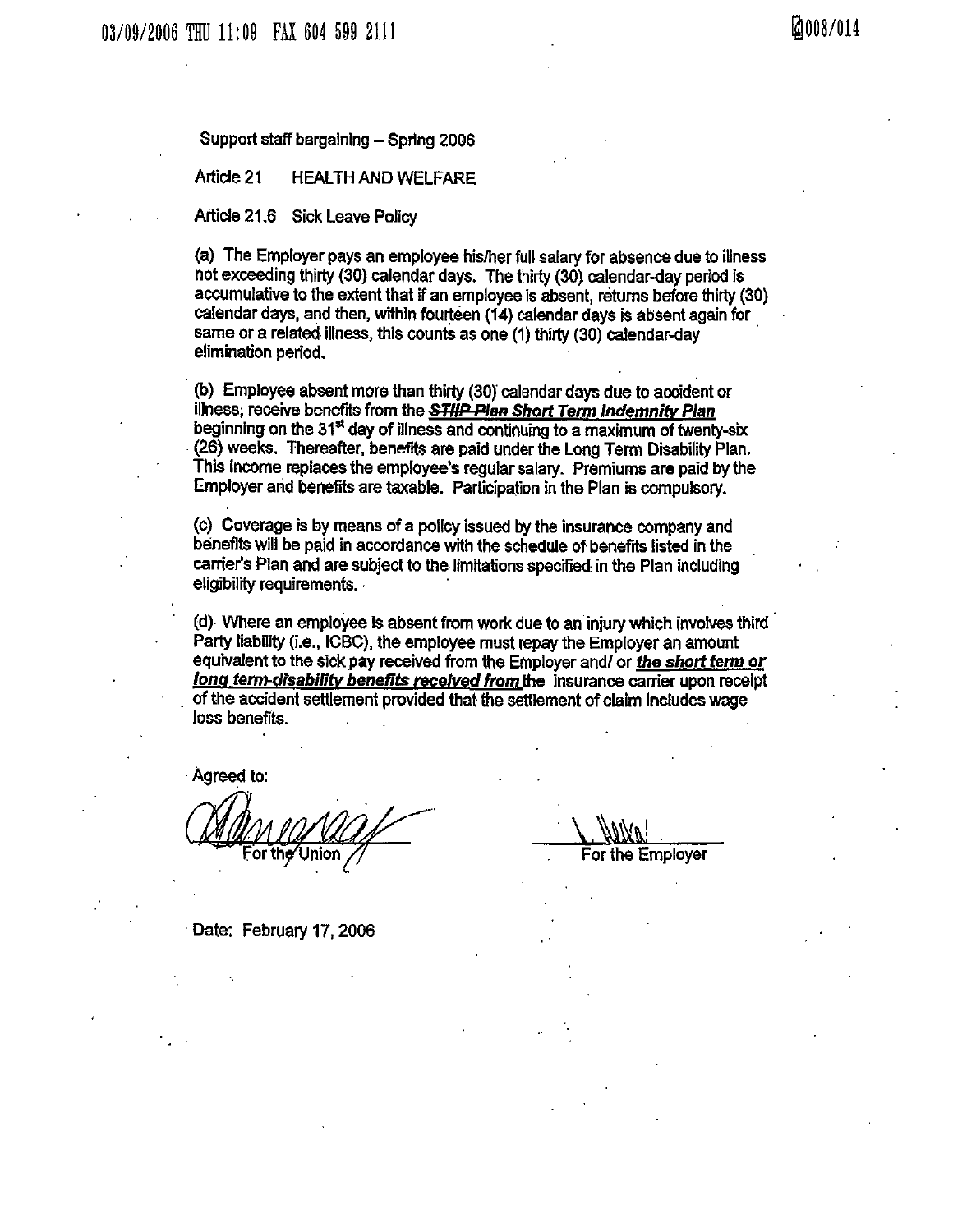#### Article 21 **HEALTH AND WELFARE**

Article 21.8 Sick Leave Reports Form

(a) An employee absent from work through illness or injury shall, within three (3) two (2) days of returning to work from the initial absence, submit a completed sick leave report form. This form is available at each campus or from Human Resources and is to be completed by the employee on the Human Resources website.

(b) The Employer may also request that a report from a qualified medical practitioner accompany the sick leave report form in one (1) or more of the following circumstances:

(a) Where it appears that a pattern of consistent or frequent absence from work is developing:

**(bil)** Where the employee has been absent for five (5) consecutive scheduled days of work;

(ciii) Where at least fifteen (15) days have elapsed since the last statement was obtained and the employee has been in receipt of plan benefits throughout the period;

Benefits will cease to be paid when an employee fails to provide satisfactory evidence of medical disability during the benefit period.

Where the Employer requests a report from a medical practitioner the Employer will bear the costs of the report.

Agreed to:

nion

or the Employer

Date: February 21, 2006

**Employer Counter Proposal** February 21, 2006 2.33 PM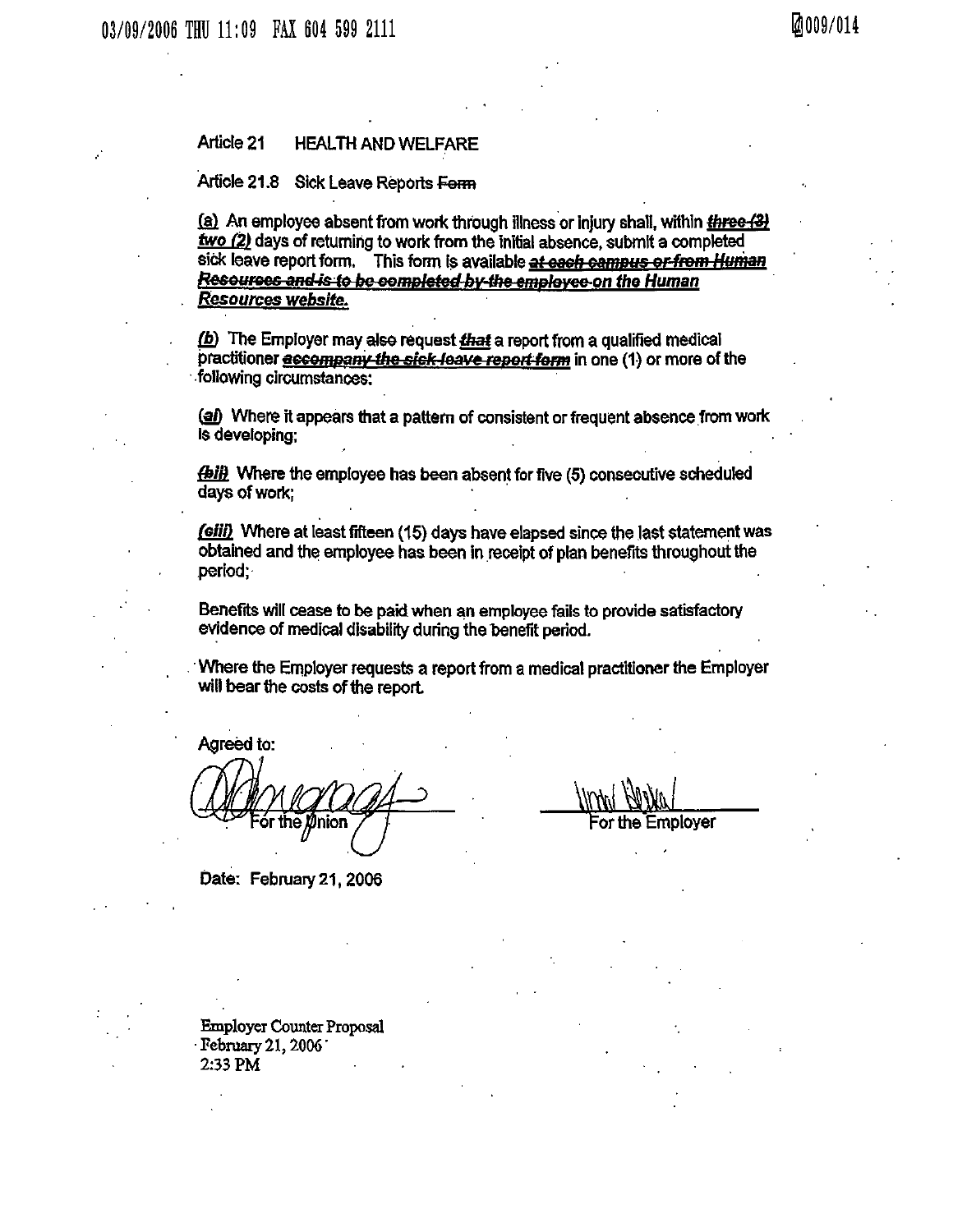Support staff bargaining - Spring 2006

Article 21 **HEALTH AND WELFARE** 

Article 21.13 Contributions in Advance

Except in the case of the Municipal Superannuation Pension Plan, where this Agreement requires the Employer to deduct from an employee's pay the employee's contribution towards the premium payments for any insurance or benefit plan, such deductions shall be made one (1) month in advance. That is, deductions will be made at the end of a current month for the employee's contribution for coverages effective in the following month.

In the case of newly appointment employees or employees newly enrolled, the first deductions will be double deductions in order to pay the premiums for both the current and the following month.

As required by the applicable legislation, the deductions for the Municipal Superannuation Pension Plan are made at the end of each month relative to the month then ending, not in advance.

All contributions made by the Employer on behalf of the employees are similarly made in advance.

Agreed to: For the∕ Unior

For the Employer

Date: February 17, 2006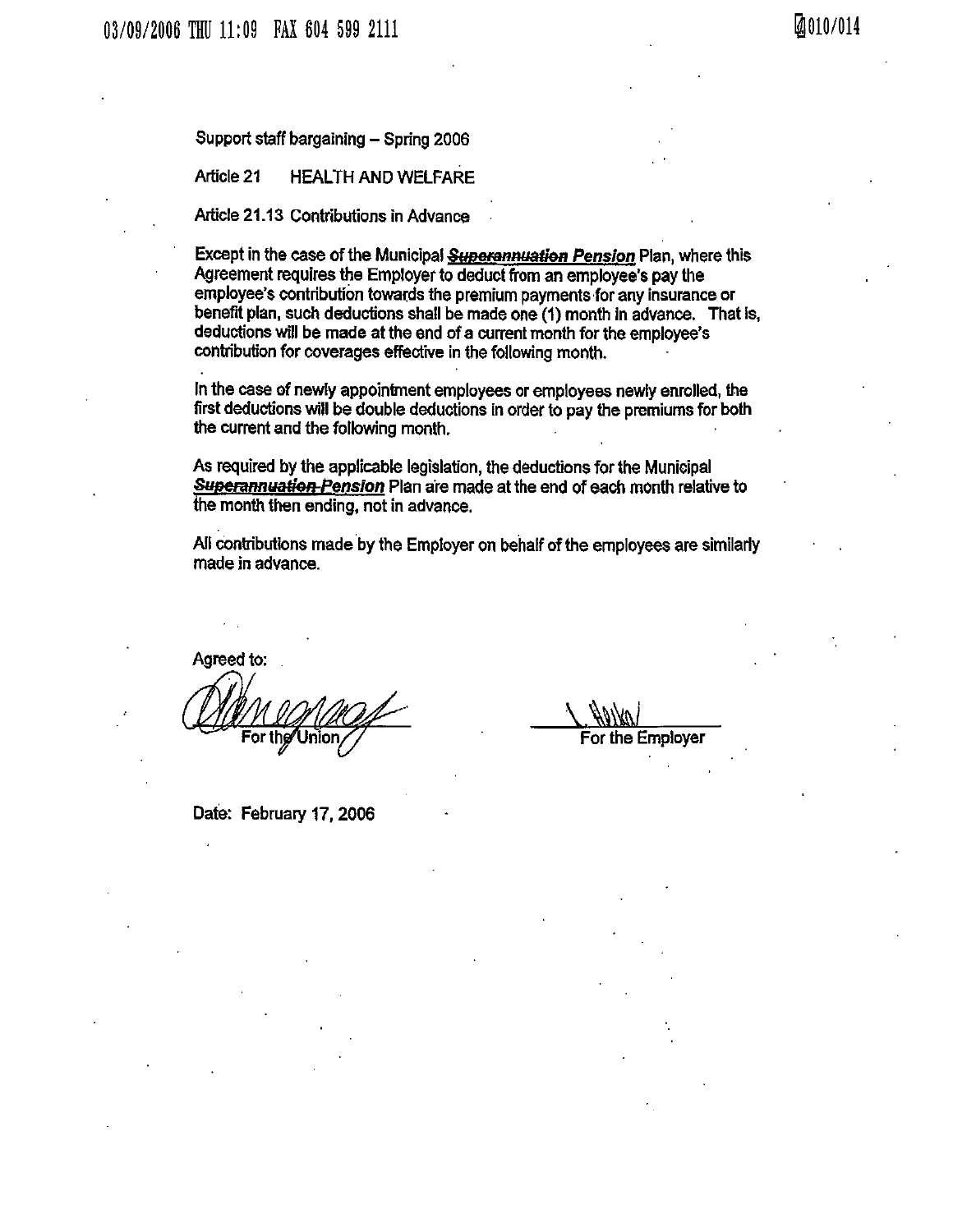Support staff bargaining - Spring 2006

#### Article 24 SPECIAL AND OTHER LEAVE

## Article 24.5 Family Illness

In the case of unanticipated illness or **hospitalization-injury** of a spouse, dependent child or dependent parent, when no one at the employee's home other than the employee can provide for the needs of the affected person, the employee may request leave with pay from his/her supervisor. This leave is for up to two (2) days with pay at any one (1) time. In no circumstances, will paid leave under this clause be granted for more than five (5) days or thirty-five (35) hours over a calendar year.

Agreed to:

Date: February 17, 2006

For the Employer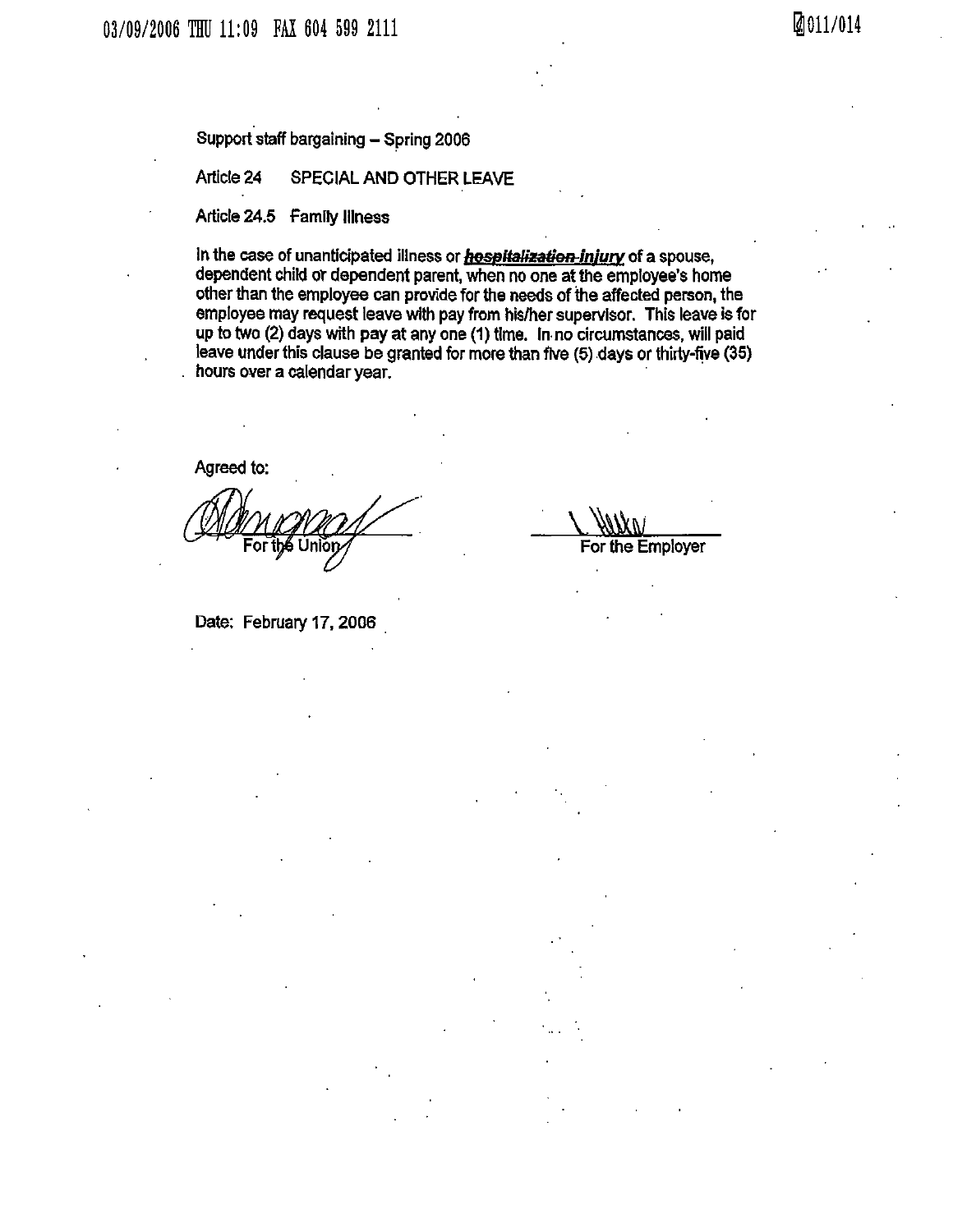#### Article 34 PAYMENT OF WAGES AND ALLOWANCES

Article 34.6 **Substitution Pay** 

- $(a)$ when employees are designated by the University College to temporarily substitute in or perform the principal duties of a higherpaying position for which a salary range has been established they shall receive the rate in the salary range which is  $\frac{4w}{2}$  one (1) steps higher than their current rate or the minimum of the range. whichever is greater.
- regular employees with adequate qualifications shall be given first  $(b)$ preference for substitution pay pursuant to Article 30.1.
- An auxiliary employee may be entitled to substitution pay if a regular  $(c)$ employee is not available subject to provisions in (b).

Agreed to:

Employer 'or the

Date: February 21, 2006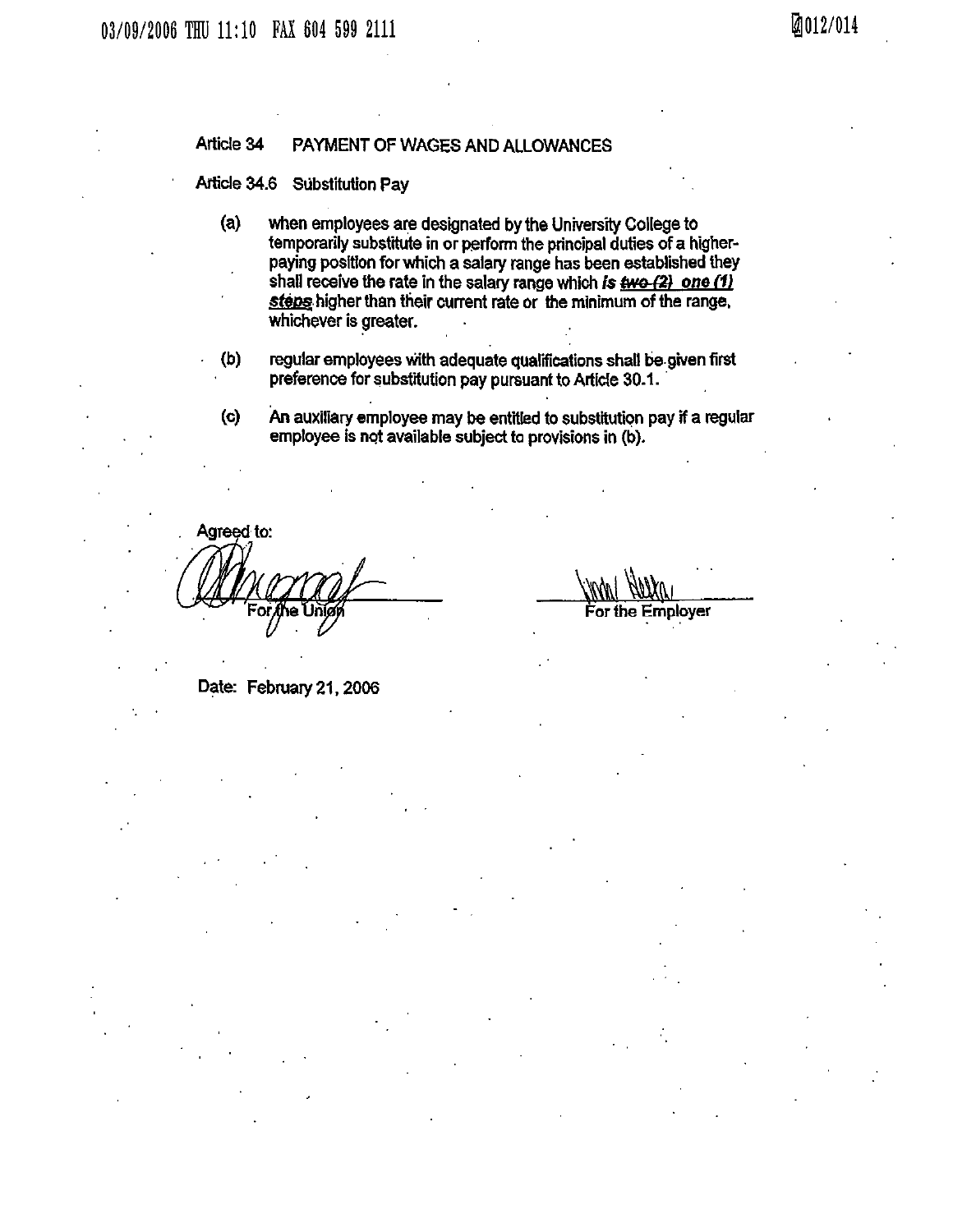Support staff bargaining - Spring 2006

#### PAYMENT OF WAGES AND ALLOWANCES Article 34

Article 34.14 Overpayment of Salary And Allowance

- Where a mathematical error has resulted in an overpayment in an  $(a)$ employee's basic salary, premium rates or allowances, it may be rectified in total and retroactively for a period not to exceed one (1) year from the date on which the error was discovered.
- $(b)$ The employee shall be provided with one (1) month's notice of the Employer's intent to recover any excess payment. The notice shall specify the amount, period and reason for overpayment, and the method of repayment.
- $\mathbf{(c)}$ The rate of recovery shall not exceed the rate at which the overpayment was made and shall be discussed between the employee and his supervisor the Employer prior to being repaid. Maximum recovery rate shall not exceed ten percent (10%) of an employee's basic biweekly salary.
- $(d)$ This policy does not apply to claims for damages, etc. arising from alleged violations in the application or interpretation of the Collective Agreement.

Agreed to:

For the Employer

Date: February 17, 2006